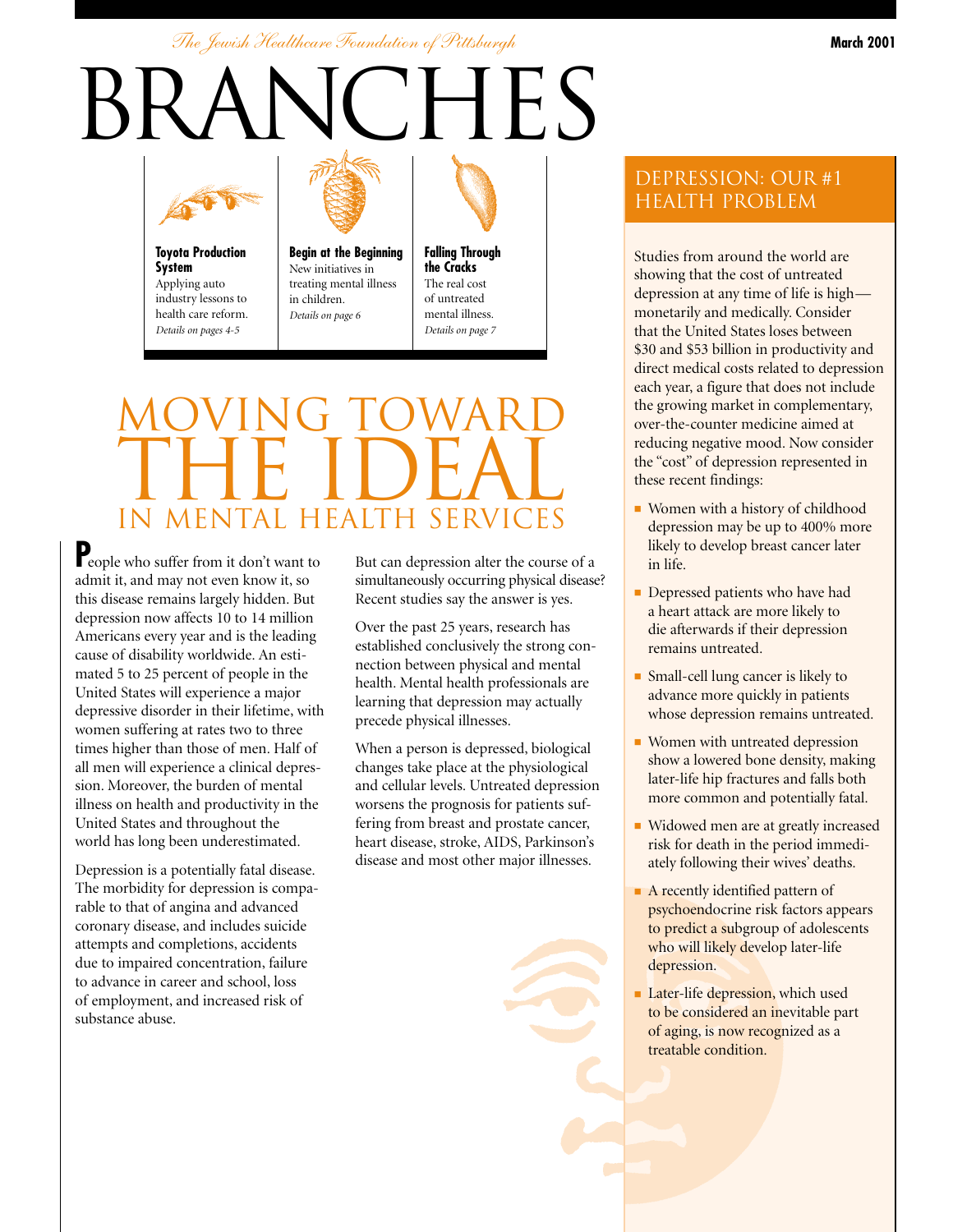#### **The Leading Causes of Disability, World, 1990**

|   |                                          | Total<br>(millions) | Percent<br>of Total |
|---|------------------------------------------|---------------------|---------------------|
|   | All Causes                               | 472.7               | 100                 |
| 1 | Unipolar major depression                | 50.8                | 10.7                |
| 2 | Iron-deficiency amaemia                  | 22.0                | 4.7                 |
| 3 | Falls                                    | 22.0                | 4.6                 |
| 4 | <b>Alcohol</b> use                       | 15.8                | 3.3                 |
| 5 | Chronic obstructive<br>pulmonary disease | 14.7                | 3.1                 |
| 6 | <b>Bipolar disorder</b>                  | 14.1                | 3.0                 |
| 7 | Congenital anomalies                     | 13.5                | 2.9                 |
| 8 | <b>Osteoarthritis</b>                    | 13.3                | 2.8                 |
| 9 | Schizophrenia                            | 12.1                | 2.6                 |
|   | 10 Obsessive-compulsive disorders        | 10.2                | 2.2                 |

*Murray & Lopez, World Heath Organization, The Global Burden of Disease, 1996*

#### **Costs of Depression in the United States, 1990**

#### **Direct Costs:**

\$1.2 billion in pharmaceuticals

\$2.9 billion in outpatient care/day treatment \$8.3 billion in inpatient care

#### **Indirect Costs:**

\$7.5 billion, death from suicide

\$12.1 billion, decreased productivity

\$11.7 billion, increased absenteeism

*Source: Greenberg et al (1993). "The Economic Burden of Depression in 1990", Journal of Clinical Psychiatry, 54, 405–418.*



### TREATMENT WORKS Then why are so many left behind?

Success rates for the treatment of mental illness are as high or higher than for most physical illnesses. While success rates for the treatment of heart disease range from 41 percent to 52 percent, the success rate for the treatment of schizophrenia is 60 percent; for major depression, 65 percent; and for bi-polar disorder, 80 percent. Moreover, outcomes for most serious physical illnesses are improved significantly when co-occurring depression is simultaneously identified and treated.

Conversely, lack of adequate mental health treatment escalates health costs and imposes enormous additional financial and societal burdens. With more effective mental health treatments available, it seems, with every passing day, and with the dire consequences of leaving this disease untreated, why do so many people with mental disorders remain outside the healthcare system?

Three major barriers exist to treatment:

**Because mental illness is viewed as separate from physical illness, many insurers** cover it inadequately, in the mistaken belief that cost savings will result. While all cover it inadequately, in the mistaken belief that cost savings will result. While all federal government employee insurance policies now cover mental health in the same way as physical health, only 30 states do the same for their Medicaid recipients. Many employee insurance policies provide lower benefits for mental illness than for physical illness.

One symptom of depression—the feeling of powerlessness—tells the sufferer that nothing can help. In this way, the disease itself discourages treatment nothing can help. In this way, the disease itself discourages treatment.

**Mental illness still bears social stigma that discourages almost half of adults and a third of children with mental health disorders from seeking treatment. As Surg** a third of children with mental health disorders from seeking treatment. As Surgeon General David Satcher observed, "Stigmatization of mental illness is an excuse for inaction and discrimination that is inexcusably outmoded."

Depression is a major focus of the Jewish Healthcare Foundation's 2000 – 2001 Behavioral Health strategy.

#### **Pittsburgh Regional Healthcare Initiative**

Over the past three years, the Pittsburgh Regional Healthcare Initiative (PRHI) has formed a collaboration among over 30 hospitals, four major insurers, over 32 major and small-business healthcare purchasers, hundreds of physicians, dozens of corporate and civic leaders, the Pennsylvania Health Care Cost Containment Council, and even Pennsylvania's Attorney General. One stated purpose of the initiative is to provide the world's best outcomes of care in five clinical areas, one of which is Depression and other Mood Disorders.

A core group is gathering data on the acute treatment of depression in Western Pennsylvania hospitals to 1) understand the prevalence, treatment and outcome of depression; and 2) lay the foundation for a qualitative analysis and later recommendations about care. The goal of the effort is build benchmarks for care delivery, outcome and cost, and to tap the energy of clinicians and health systems to improve models of care.



**These are Jewish Healthcare Foundation initiatives which move our region toward the ideal in mental health services.**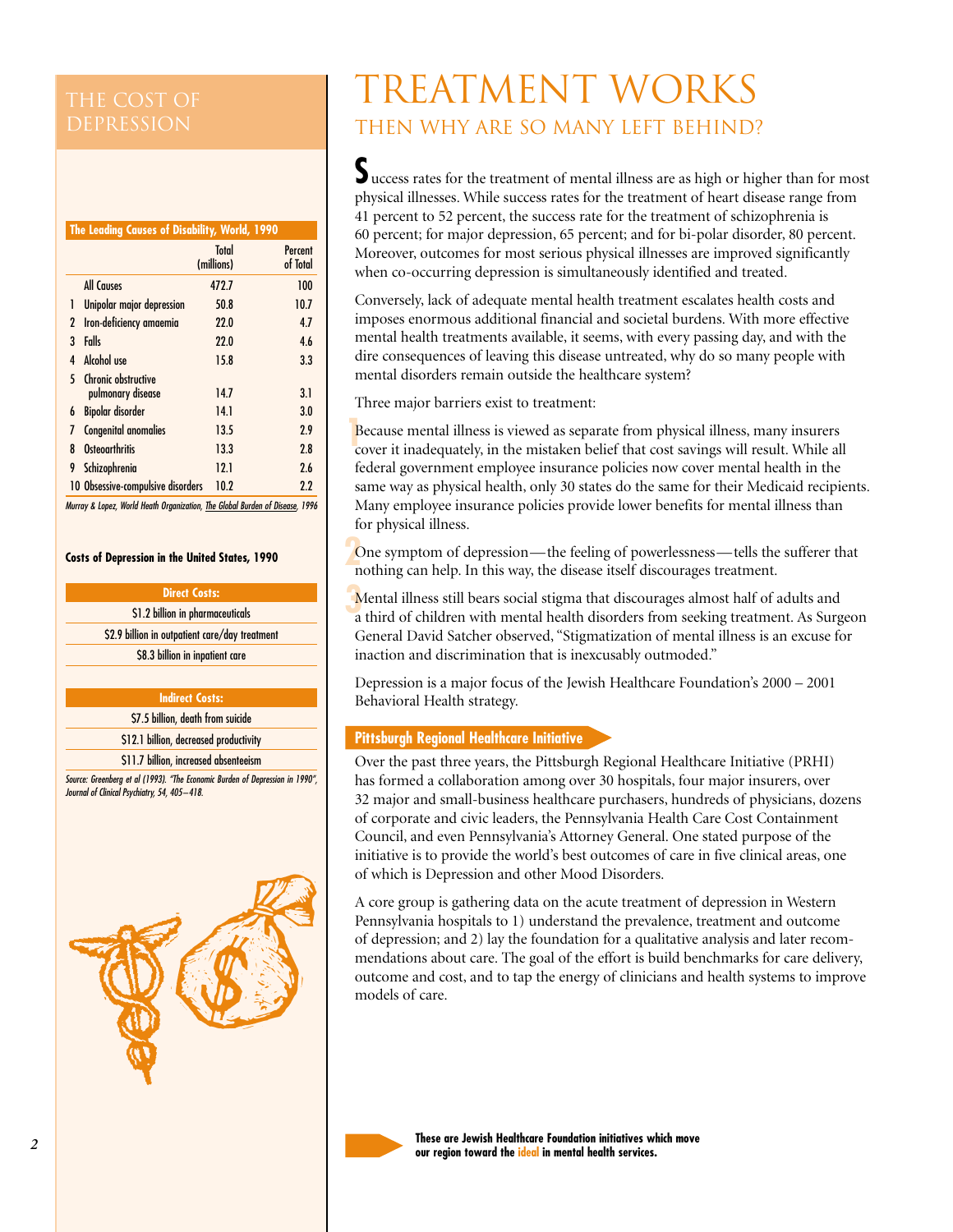#### **RAND/University of Pittsburgh Health Institute**

In January 2001, the Foundation granted support to the newly formed RAND-University of Pittsburgh Health Institute's "Community Based Health Initiative" (CBHI). This initiative will investigate treatment for depression in the Pittsburgh community and look for best practice or ideal models of care. This seed grant is also intended stimulate national funding to complete even further analysis and design models on how the treatment of depression could best be conducted in various community settings, e.g. physician's offices, mental health centers, private psychiatrists or psychologist's offices, etc., with various populations. Coupled with PRHI, this initiative gives the Foundation an analysis of the full service continuum of treatment for depression…as well as the perspective of the consumer at each level.

#### **National Institute of Mental Health Partnership**

Mental illnesses—especially depression—are health disorders that are intimately tied to physical health. They are treatable, and we can no longer afford not to treat them. Adequate access to treatment of mental illness will be the topic when the Jewish Healthcare Foundation joins the University of Pittsburgh, Western Psychiatric Institute and Clinic, to host a national forum in March. The forum will be part of the National Institute on Mental Health (NIMH) conference, held in Pittsburgh, on The Unwanted Co-traveler: Depression's Toll on Other Illnesses. This "state-of-the-art-and-science" meeting will convene leading researchers, government and health policy leaders, insurers, business leaders, consumer advocates and clinicians, challenging them to recognize the value of appropriate mental health coverage and treatment and initiate policies that provide them.

*"Our failure to enforce insurance parity for depression with other medical illnesses has increased both the economic and social cost of depression, and decreased efforts for early recognition and treatment."*

> David J. Kupfer, M.D. *Chairman, UPMC Department of Psychiatry*

#### **Determinants of Health**





*3*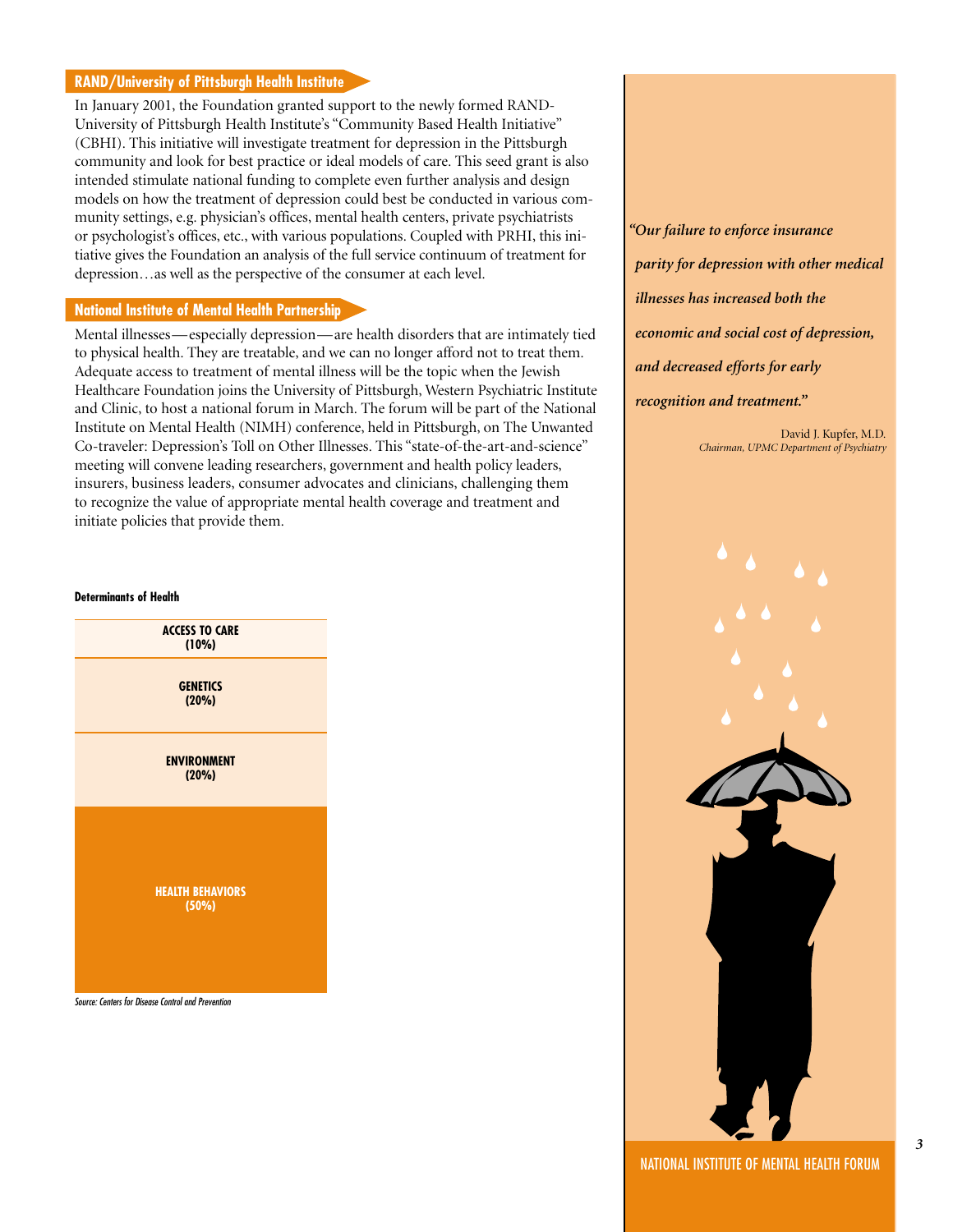**The output of an ideal person, group of people or machine:**

- **1. Is defect free (that is, it has the features and performance the customer expects);**
- **2. Can be delivered one request at a time (a batch size of one);**
- **3. Can be supplied on demand in the version requested;**
- **4. Can be delivered immediately;**
- **5. Can be produced without wasting any materials, labor, energy, or other resources (such as costs associated with inventory); and**
- **6. Can be produced in a work environment that is safe physically, emotionally and professionally for every employee.**



# BUILDING A BETTER MENTAL

**C**an lessons from the auto industry apply to health care? Decreasing revenues and increasing problems with healthcare delivery have prompted hospitals, insurers, and care providers to consider adapting the Toyota Production System (TPS) to maximize efficiency and quality. TPS incorporates four principles and conditions to approach a "defect-free" outcome—the outcome every healthcare provider strives for. Profoundly successful in industry, TPS encompasses every level of an organization, eventually becoming its standard of operation.

A hand-drawn TPS analysis of a problem, called an A3, is used to understand the problem from the consumer's perspective and set corrective action plans. Below is an A3 for one health issue: depression.

No, human beings are not cars. Nevertheless, adapting TPS principles to health care holds promise in addressing the stresses currently encumbering health care, while improving patient outcomes.

### **Anatomy (A3) of an Illness: Depression**

#### **Background:**

- Depression is the number one cause of disability world-wide.
- 24% of all women and 15% of all men experience depression.
- Fewer than 1/3 of those with depression will receive proper medical care.
- Serious physical illness is greatly improved if related depression is treated.
- Without proper treatment, 80% will experience recurrence within three years.
- 75% of those leaving the doctor's office don't feel their depression was addressed.





#### **Current Condition:**

Two-thirds of those suffering with depression remain outside care.

 $x + 1$ 

Depression in children remains largely undiagnosed and untreated.

投史別史

Existing systems of care create barriers and gaps in a continuum of care.

Individuals don't want to access care—until it's acute or too late.

$$
\begin{array}{ccc}\n \uparrow & \uparrow & \uparrow & \uparrow & \\
\uparrow & \downarrow & \uparrow & \uparrow & \uparrow & \\
\downarrow & \downarrow & \uparrow & \uparrow & \uparrow & \\
\end{array}
$$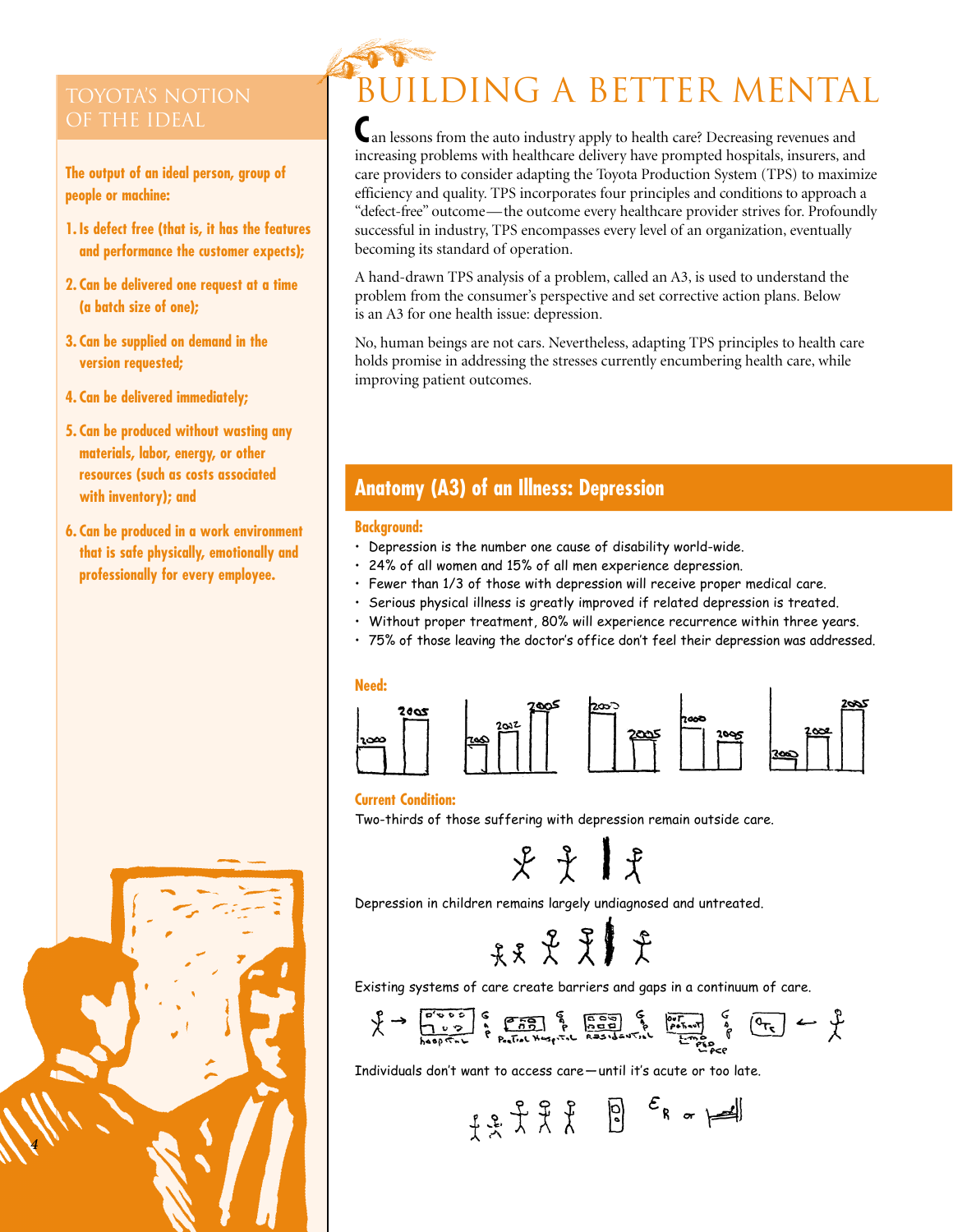### HEALTH SYSTEM: DEPRESSION

### **A patient is not a car, but…**

The Pittsburgh Regional Healthcare Initiative (PRHI) is promoting a revolutionary approach to redesigning healthcare delivery. PRHI's constituents have begun sharing data and learning ways of delivering better care, one patient at a time.

The approach is adapted from one of the most successful business improvement models in the world-the Toyota Production System (TPS). TPS enables Toyota, unlike any other company in the world, to operate something like the human body, with its parts connected together in a system, yet with each area adjusting continuously to problems and changes. Every worker is empowered to experiment with ways to map and solve problems on the spot, using scientific methods, measuring results and sharing what they learn. Rather than issuing orders, managers help workers solve problems. Everyone works toward the common goal of meeting needs, one customer at a time.

PRHI is working on applying the TPS model in five areas of healthcare delivery—one of which is depression. While the work is in its infancy, the results are promising.

**Problem:** Individuals and families with depression aren't accessing the care they need, ultimately increasing costs and fostering poorer clinical outcome.

**Why?** The illness itself causes one to not be motivated for treatment.

**Why?** Fear, stigma, perceived weakness of character, loss of privacy.

**Why?** Attitude of society, insurers that reinforces consumers fears and adds barriers to accessing care (e.g. shame, seeking authorizations, etc.)

**Why?** Healthcare costs mandate controls and reductions of expenditures; care is now "managed"; mental health is not prioritized.

**Why?** Science, policy and practice are not aligned; resource allocation is disparate; current medical expenditures are too high and the cost offset of treating depression is not understood.

#### **Target Condition**

Build a System of care that anticipates the needs of those with depression, that regains consumer confidence and that improves access and coordination of care. The new System must integrate the latest science with practice and policy, incorporating this knowledge in a way that anticipates individual need and that removes all barriers to meeting that need.

#### **Actions:**

- Identify a single depressed adult and child and meet all needs;
- Change system as a result of applying scientific assessment and identifying barriers from meeting the needs of these depressed individuals;
- Teach staff at the service level to change to meet the individual's need;
- Bring service and system change in an environment that is emotionally, physically and professionally safe for the client and for every employee;
- Bring System changes to support the service changes identified to meet the patient's needs; include accountability, cost and outcome.

# of the ideal

**Behavioral health is integral to health, not ancillary to it. Built on these premises:**

- **1. All care should anticipate the needs of individuals and use only methods that are scientifically valid, error free and compassionate.**
- **2. Care should be customized, respecting the unique needs and concerns of each patient.**
- **3. Behavioral care must be available and accessible with a minimum of barriers.**
- **4. Behavioral care should be confidential.**
- **5. Decision making should involve the patient to the extent feasible.**
- **6. Behavioral care should continually improve individual outcomes through scientific measurement, consumer feedback and participation, and ongoing analysis of quality and efficiency.**

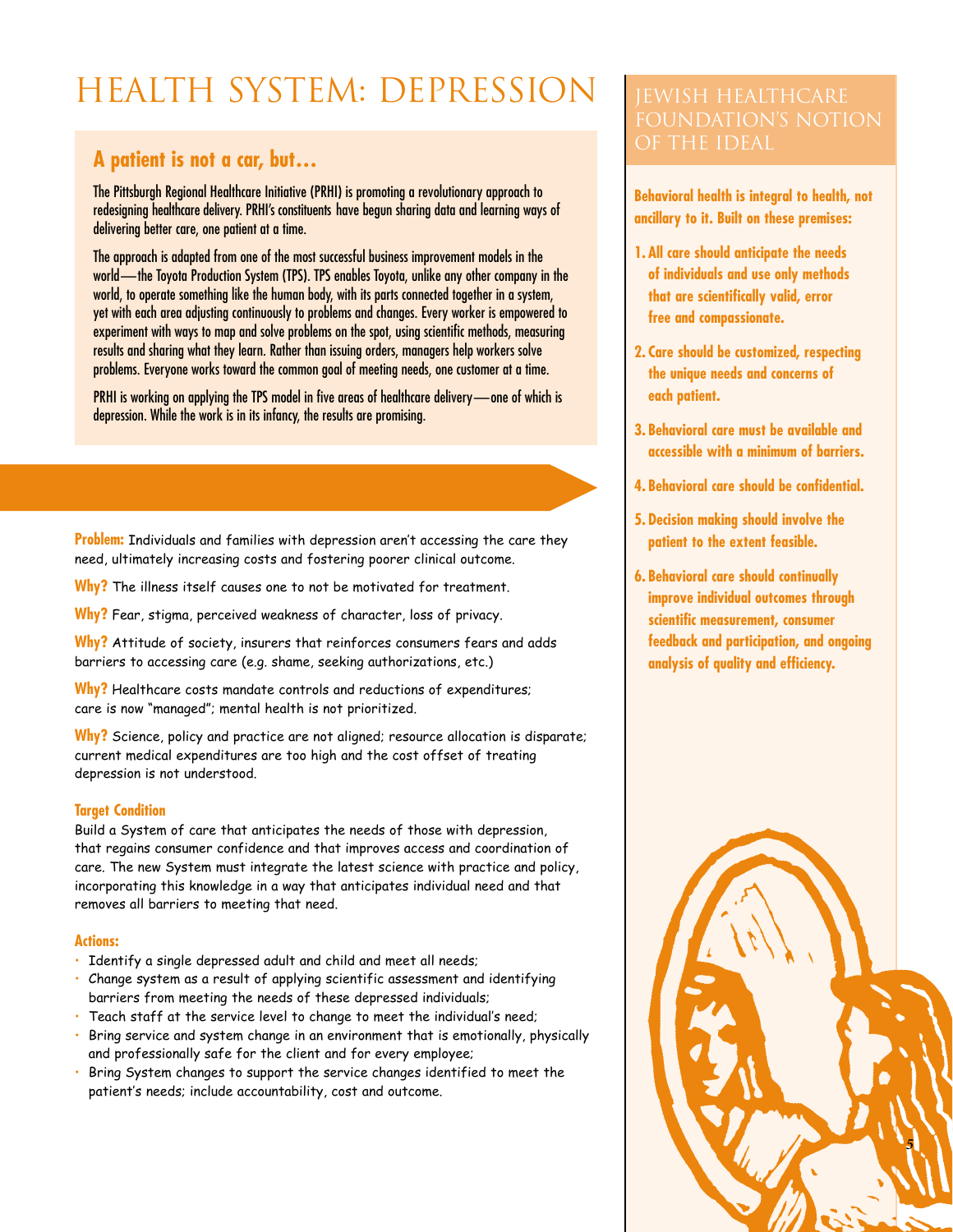*"The nation is facing a public health crisis in mental health for infants, children and adolescents. Many children have mental health problems that interfere with normal development and functioning. In the United States, one in ten children and adolescents suffer from mental illness severe enough to cause some level of impairment. Yet, in any given year, it is estimated that only one in five needing it receive mental health services. Unmet need for services remains as high now as it was 20 years ago. Recent evidence compiled by the World Health Organization indicates that by the year 2020, childhood neuropsychiatric disorders will rise proportionately by over 50% internationally, to become one of the five most common causes of morbidity, mortality, and disability among children."*

> David Satcher, M.D., Ph.D. *Assistant Secretary of Health and Surgeon General Report of the Surgeon General, 2000*

### Begin at the Beginning

—Treating Children

**O**ften adult mental health problems originate in early childhood. A child's behavioral health is an important barometer of early psychological, social and intellectual development. According to American Psychological Association, vulnerable children and their families are best served when social services, caregivers and mental health specialists work together to design and implement appropriate, early intervention that nurtures and builds on a child's emotional intelligence and productive behaviors. How can this be accomplished effectively?

Incorporating principles from the National Academy of Sciences' report, *Early Childhood Intervention: Views from the Field* (2000), JHF has joined with the University of Pittsburgh, Office of Child Development, to discover ways to work together with day-care directors and teachers to identify and respond to children at risk for mental health difficulties. Too often teachers and caregivers don't have the skills to identify or manage behavioral problems effectively, and don't know where to turn for help.

The initiative will work to equip teachers and day-care workers in four communities with the skills to identify and respond to early behavioral problems. It will develop a collaboration among parents, teachers, child-care providers, pediatricians and mental health specialists to meet each child's needs…one child at a time.

As part of its two-year process, the initiative will include four additional key goals:

- Conduct a community survey of children's mental health services and identify appropriate early childhood providers;
- Research and implement parent and teacher training on how to identify children at risk for mental health problems;
- Develop appropriate behavioral interventions using the principles described above, that decrease the child's vulnerabilities to mental health difficulties or lessen current difficulties;
- Build a child-centric network of caregivers representing a variety of disciplines to which day-care centers and families can turn for help with affected children.

By enhancing a child's skills and putting into place models of collaboration between parents, teachers, childcare providers, pediatricians and mental health specialists, we can reach more vulnerable children with early intervention and treatment… diverting perhaps a lifetime of problems while presenting a better future for them and their families.

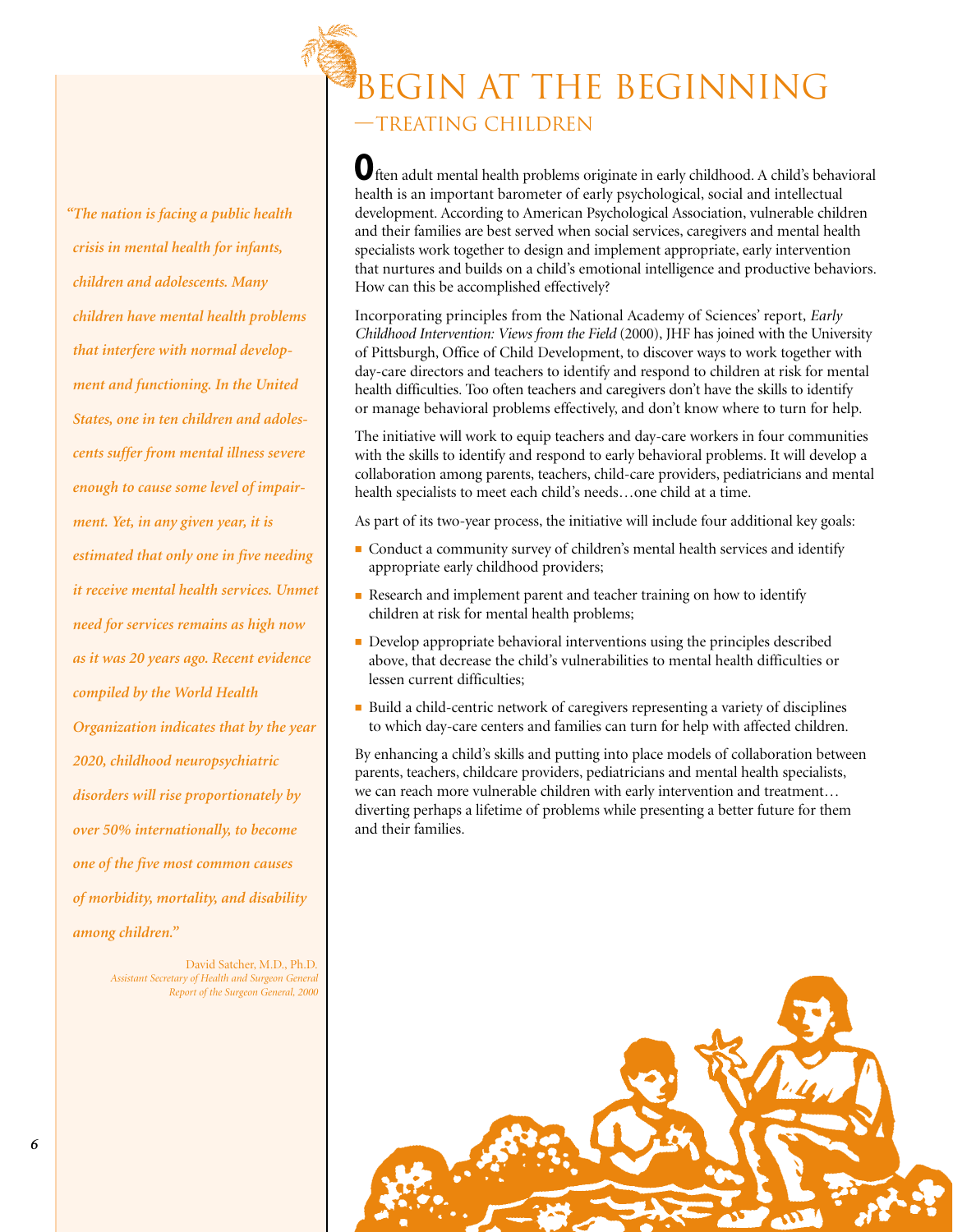### Falling through THE CRACKS:

#### —When mental illness remains untreated

**I**n the past year, three separate episodes of violence rocked Pittsburgh.

**March 1, 2000, Wilkinsburg.** A gunman goes on an apparently racially motivated shooting spree through several neighborhood establishments, killing three and wounding two. The accused gunman, a man with a lifelong history of mental illness, files an insanity plea. His trial begins this Spring.

**April 28, 2000, Mt. Lebanon area.** A gunman kills five and wounds one in another racially motivated shooting spree that starts in Mt. Lebanon and ends in Beaver County. The accused gunman, who has a history of mental illness, files a mental infirmity defense.

**September 25, 2000, North Side.** An 11-year-old boy is brutally murdered. A homeless man with a history of mental illness confesses to police—a confession later retracted by his attorneys. His court date is pending.

*While the vast majority of people with mental illness— even severe mental illness are not violent,* these incidents demonstrate graphically and tragically the potential cost to society of untreated mental illness. The Jewish Healthcare Foundation stepped forward to energize the community to find answers.

#### **Establishing a Mental Health Platform**

On the heels of the first two acts of violence, the Jewish Healthcare Foundation, the Staunton Farm Foundation and the University of Pittsburgh Institute of Politics convened a community forum to examine whether such tragedies could be prevented in the future by better mental health systems.

Over 100 health policy leaders, insurers, providers, consumer advocates and consumers, public and private, participated in drafting "Falling Through The Cracks— A Framework for Discussion; Developing a Pittsburgh Platform on Mental Health." Karen Wolk Feinstein, Ph.D., President of the Jewish Healthcare Foundation, urged that this platform become a blueprint for our community and that each participant now bring it to life. It has become a basis for the mental health agenda for the Jewish Healthcare Foundation behavioral initiatives in 2001.

Among the many findings and recommendations of this four-month effort were:

- The likelihood of a person with a mental disorder engaging in a violent act is only slightly greater than it is for the general population, unless there is co-occurring substance abuse.
- The best predictors of violence are youth, male gender, substance abuse, and history of prior violence—not mental illness.

The "Platform" (released in January 2001) studies 16 areas critical to access and coordination of behavioral care. Removing barriers to care will require:

- Providing flexible and adequate funding.
- Providing insurance parity for behavioral care.
- Redesigning the plan for behavioral health services in Allegheny County.
- Removing regulatory barriers to consumer care.
- Improving and delivering school-based mental health services.
- Improving the coordination of care among involved systems, including clinical, housing, transportation and care management.

The Jewish Healthcare Foundation, The Staunton Farm Foundation and the University of Pittsburgh Institute of Politics convened a community forum in the wake of these violent crimes.

The forum concluded that while examples of excellent care abound in a generally improved system, there are "cracks" in the mental healthcare system. Among them:

- New regulatory changes in funding and oversight have left antiquated policies and restrictive funding streams;
- Funding definitions (i.e. silos) leave agencies lacking the flexibility to put consumers' needs first;
- Clinical gaps and barriers to care are common;
- Stigma adds to these barriers for some—particularly those with drug and alcohol problems;
- Culturally compatible services must make care accessible for all populations.

These "cracks" can be traced to rapidly increasing burdens on an alreadyoverloaded system. Stresses include the increased responsibilities for behavioral healthcare providers, continual downsizing of state hospitals, increased demand for community-based services and the entry of managed care in both public health and commercial care.